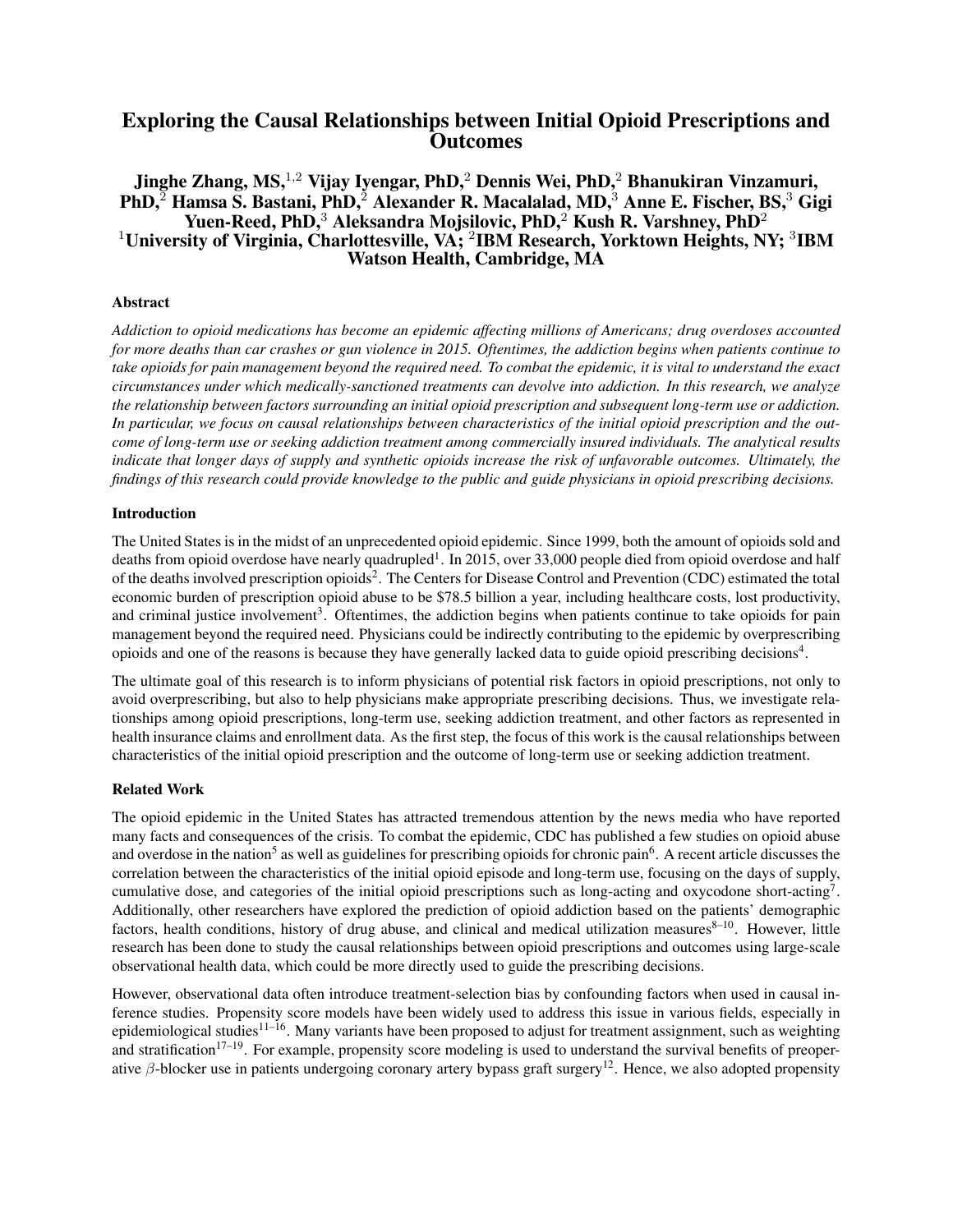|                                                        | <b>All Patients</b>        | <b>Class I</b>    | Class II             |  |
|--------------------------------------------------------|----------------------------|-------------------|----------------------|--|
| Characteristic                                         | $(n = 205, 468)(\%)$       | $(n = 9,329)(\%)$ | $(n = 196, 139)(\%)$ |  |
| Age (yr), mean $\pm SD$                                | $\overline{38.3 \pm 16.0}$ | $44.4 \pm 12.9$   | $38.0 \pm 16.1$      |  |
| Male sex                                               | $\overline{98,110(48)}$    | 4,174(45)         | 93,936(48)           |  |
| Region                                                 |                            |                   |                      |  |
| Northeast                                              | 31, 108(15)                | 1,132(12)         | 29,976(15)           |  |
| North central                                          | 44,685(22)                 | 2,065(22)         | 42,620(22)           |  |
| South                                                  | 90,447(44)                 | 4,449(48)         | 85, 998(44)          |  |
| West                                                   | 39,228(19)                 | 1,683(18)         | 37,545(19)           |  |
| Industry                                               |                            |                   |                      |  |
| Oil & gas extraction, mining                           | 2,767(1)                   | 130(1)            | 2,637(1)             |  |
| Manufacturing                                          | 47,370(23)                 | 2,102(23)         | 45,268(23)           |  |
| Transportation, communication, utilities               | 24,006(12)                 | 1,063(11)         | 22,943(12)           |  |
| Retail trade                                           | 6,545(3)                   | 341(4)            | 6, 204(3)            |  |
| Finance, insurance, real estate                        | 19,220(9)                  | 703(8)            | 18,517(9)            |  |
| Services                                               | 31,841(15)                 | 1,322(14)         | 30,519(16)           |  |
| Agriculture, forestry, fishing                         | 165(0.1)                   | 9(0.1)            | 156(0.1)             |  |
| Construction                                           | 551(0.3)                   | 27(0.3)           | 524(0.3)             |  |
| Wholesale                                              | 1,782(1)                   | 83(1)             | 1,699(1)             |  |
| Unknown                                                | 71,221(35)                 | 3,549(38)         | 67, 672(35)          |  |
| Rural                                                  | 30,981(15)                 | 1,673(18)         | 29,308(15)           |  |
| Healthcare utilization (# visits/yr), mean $\pm SD$    | $7.7 \pm 9.4$              | $10.4 \pm 11.7$   | $7.6 \pm 9.2$        |  |
| Procedures associated with initial opioid prescription |                            |                   |                      |  |
| Musculoskeletal surgery                                | 30,722(15)                 | 1,404(15)         | 29,318(15)           |  |
| Anesthesia services                                    | 8,946(4)                   | 302(3)            | 8,644(4)             |  |
| Minor skin & breast surgery                            | 3,003(1)                   | 130(1)            | 2,873(1)             |  |
| Psychotherapy                                          | 2, 154(1)                  | 76(1)             | 2,078(1)             |  |
| Arthrocentesis, large joint                            | 1,910(1)                   | 68(1)             | 1,842(1)             |  |
| Incision & drainage of cyst                            | 1,693(1)                   | 195(2)            | 1,498(1)             |  |
| Diagnoses associated with initial opioid prescription  |                            |                   |                      |  |
| Calculus of urinary tract                              | 32,831(16)                 | 1,964(21)         | 30,867(16)           |  |
| Diabetes mellitus, type II                             | 15,264(7)                  | 850(9)            | 14,414(7)            |  |
| <b>Bursitis</b>                                        | 5, 196(3)                  | 373(4)            | 4,823(2)             |  |
| Spinal and back disorders: low back                    | 7, 134(3)                  | 122(1)            | 7,012(4)             |  |
| Spinal and back disorders: cervical                    | 4,102(2)                   | 162(2)            | 3,940(2)             |  |
| Osteoarthritis, except spine                           | 4,928(2)                   | 139(1)            | 4,789(2)             |  |
| Osteoarthritis, cervical spine                         | 2,970(1)                   | 399(4)            | 2,571(1)             |  |
| Depression                                             | 3,911(2)                   | 249(3)            | 3,662(2)             |  |
| Injury: spine & spinal cord: low back                  | 2,596(1)                   | 116(1)            | 2,480(1)             |  |
| Injury, open wound, or blunt trauma: abdomen or trunk  | 1,697(1)                   | 58(1)             | 1,639(1)             |  |
| Intervertebral disc disorders: lumbar & lumbosacral    | 2,147(1)                   | 194(2)            | 1,953(1)             |  |
| Arthropathies, bone & joint disorders                  | 1,253(1)                   | 127(1)            | 1,126(1)             |  |
| Headache                                               | 926(0.5)                   | 88(1)             | 838(0.4)             |  |
| Daily MME, mean $\pm SD$                               | $47.6 \pm 67.4$            | $46.1 \pm 67.5$   | $47.6 \pm 67.4$      |  |

score methods to study the causal relationships between the opioid prescriptions and the outcomes. Table 1: Population characteristics of all patients and two cohorts with different outcomes

\* MME: morphine milligram equivalent.

### Data Description

In this research, we use the health insurance claims and enrollment data of 5 million individuals from January 2011<br>to December 2015, a sample from the Truven Health Analytics MarketScan<sup>®</sup> Commercial Database containing 8 million enrollees. Patients with at least three years of continuous enrollment are selected in order to get complete claims information. Since the focus of this analysis is the initial opioid prescription, a "wash in" period is defined to ensure that selected patients had no observed opioid addiction history at least 6 months prior to the initial opioid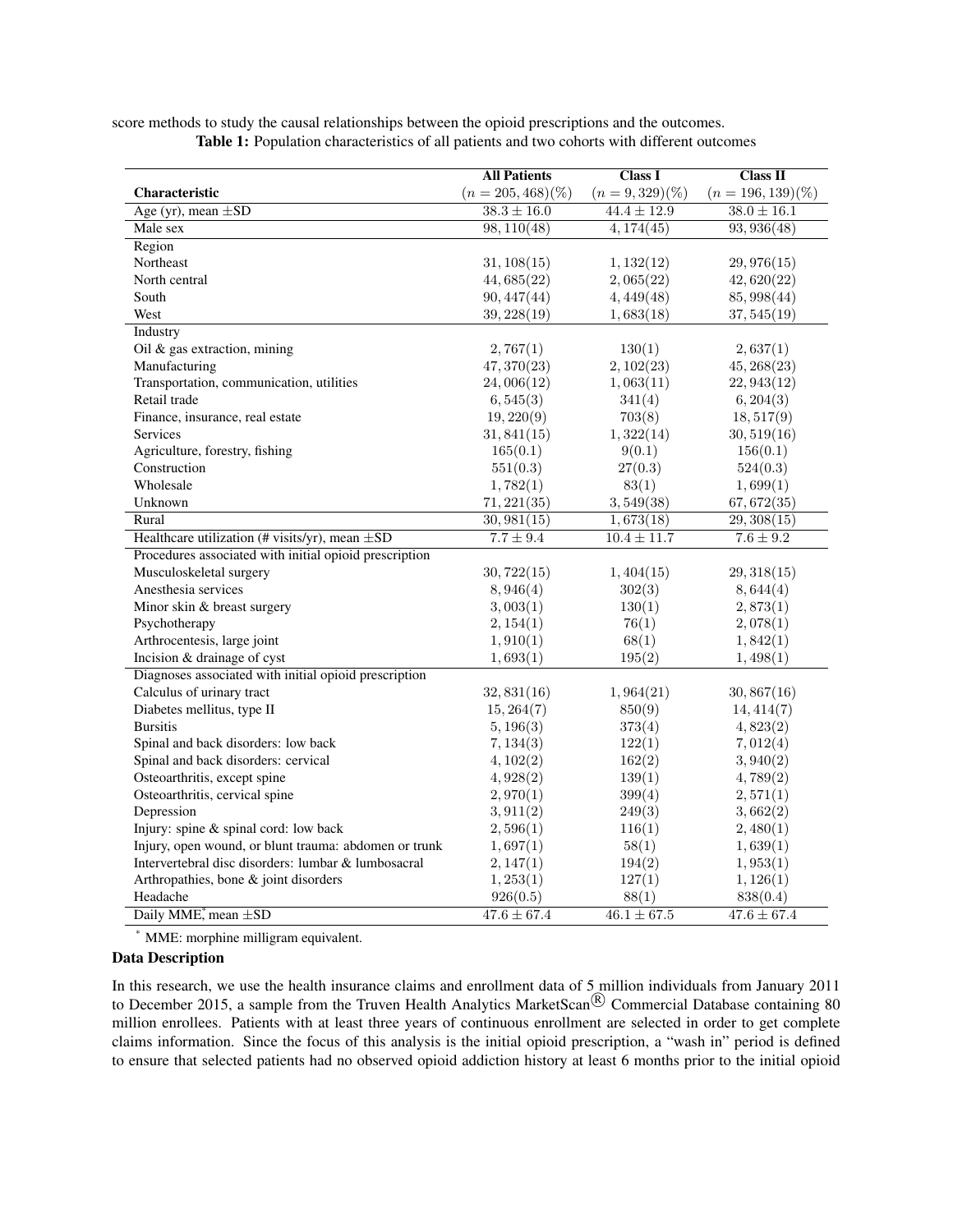prescription, and patients with a diagnosis of cancer in this time range are also excluded. In this work, we define two outcome classes: Class I (continued opioid use after 1 year or sought addiction treatment) and Class II (discontinued opioid use). Here, discontinued opioid use is defined as opioid-free days  $> 180$  and the final selected patients must have more than 1 year of continuous enrollment after the initial opioid prescription to allow observation of the outcome. In the end, there are 9, 329 and 196, 139 distinct patients in Class I and II, respectively. Table 1 presents the population characteristics of all patients, as well as the two cohorts with different outcomes.

### Propensity Score Modeling & Weighting

This study focuses on drug classes and days of supply of the initial opioid prescriptions and their relationships with the two treatment outcomes. According to the mode of synthesis, there are three classes of opioids: natural, semisynthetic, and synthetic<sup>20, 21</sup>. Thus, four initial treatment types are constructed: 1) natural or semi-synthetic opioids for less than or equal to 7 days; 2) synthetic opioids for less than or equal to 7 days; 3) natural or semi-synthetic opioids for greater than 7 days; and 4) synthetic opioids for greater than 7 days. Here, natural and semi-synthetic opioids are grouped together since the latter ones are derived from naturally occurring opiates and opium alkaloids<sup>22</sup>. Figure 1 presents the percentages of the four treatments in the two outcome classes. Treatment 1 is the most prevalent in both classes, while opioids with longer days of supply appears to be more common in Class I than in Class II.



Figure 1: Treatment frequencies in two outcome classes

To allow the analysis of causal relationships using observational data, we balance confounding covariates between different treatment groups prior to average treatment effect estimation. To ensure that the effects of the treatments are not biased by the confounding factors, we first select the covariates related to both outcome and treatment. The confounders include non-medical variables, such as age, gender, industry, region, rural location, and average number of visits per year as a surrogate for healthcare utilization, as well as some medical events. We select the medical confounders by their frequencies in the population as well as lasso logistic regression $^{23}$ , which models the likelihood of outcome Class I given the medical events associated with the initial opioid prescription. The selected medical confounders are: incision & drainage of cyst, musculoskeletal surgery, spinal and back disorders – low back, injury (open wound or blunt trauma), calculus of urinary tract, and so forth, listed as diagnoses and procedures in Table 1. Additionally, some general symptoms and factors influencing health status are selected by the lasso model, such as generalized pain and tobacco use.

Furthermore, we introduce the daily morphine milligram equivalent (MME), i.e., cumulative MME of the initial opioid prescription normalized by days of supply, as an additional confounder. Here, cumulative MME is computed based on the quantity of the prescribed opioid and its conversion factor to morphine. Figure 2 illustrates the densities of daily MME by outcome and treatment, respectively. There are significant differences in the daily MME distributions across the four treatment groups. Thus, daily MME is added as a confounder to balance between treatment groups.

With the selected confounders, we build a propensity score model based on the gradient boosting machine (GBM) using the twang package in R to estimate a patient's probability of receiving a certain treatment<sup>24, 25</sup>. Then, we introduce the inverse-probability of treatment weighting (IPTW) to reduce confounding due to observed covariates<sup>18</sup>. Standardized mean differences of confounders between treatment groups, i.e., mean difference normalized by standard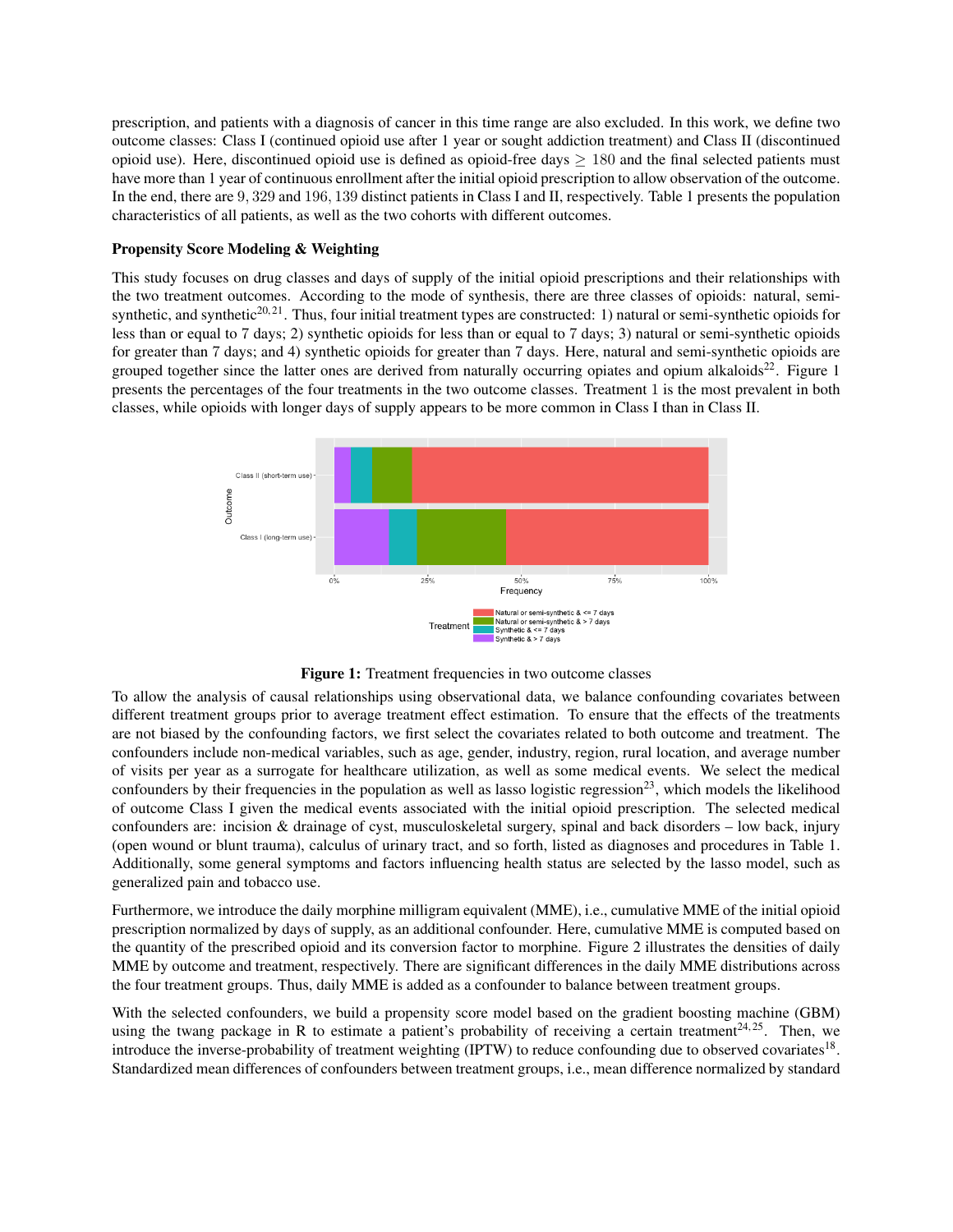

Figure 2: Density Plots of Daily MME

deviation of the pooled sample, are used to measure the balancing results. The mean and maximum standardized mean differences across all confounders are 0.02 and 0.15, respectively. Furthermore, Figure 3 presents the density plots of the standardized mean differences before and after balancing. Accordingly, there is little difference in confounding variables between treatment groups after balancing<sup>18,26</sup>.



Figure 3: Density plots of standardized mean difference before and after balancing

### Average Treatment Effect Estimation & Interpretation

With the weighted population, we build a logistic regression model to estimate the probability of outcome class I given a certain treatment. The estimates as well as the 95% and 99% confidence intervals (CIs) of the probabilities are presented in Table 2.

| <b>Treatment</b>                      | <b>Size</b> | <b>Probability</b> | $95\%$ CI      | $99\%$ CI      |
|---------------------------------------|-------------|--------------------|----------------|----------------|
| Natural or semi-synthetic $<= 7$ days | 160,563     | 0.033              | (0.032, 0.034) | (0.032, 0.035) |
| Synthetic $<= 7$ days                 | 12.225      | 0.052              | (0.047, 0.058) | (0.045, 0.059) |
| Natural or semi-synthetic $&> 7$ days | 22.862      | 0.095              | (0.090, 0.100) | (0.088, 0.102) |
| Synthetic $&> 7$ days                 | 9.818       | 0.142              | (0.122, 0.161) | (0.116, 0.167) |

Table 2: Four treatments and the corresponding probabilities of Class I

According to Table 2, longer days of supply of the initial opioid prescription is a driving force of long-term use. Furthermore, there is a significant difference in average treatment effect between synthetic opioids and natural or semi-synthetic ones.

- In patients who are given synthetic opioids for no more than 7 days, using natural or semi-synthetic opioids instead could potentially reduce the risk of long-term use or addiction by 36.5%.
- For natural or semi-synthetic opioids, a shorter days of supply could potentially reduce the risk by 65.3% in patients with longer days of supply.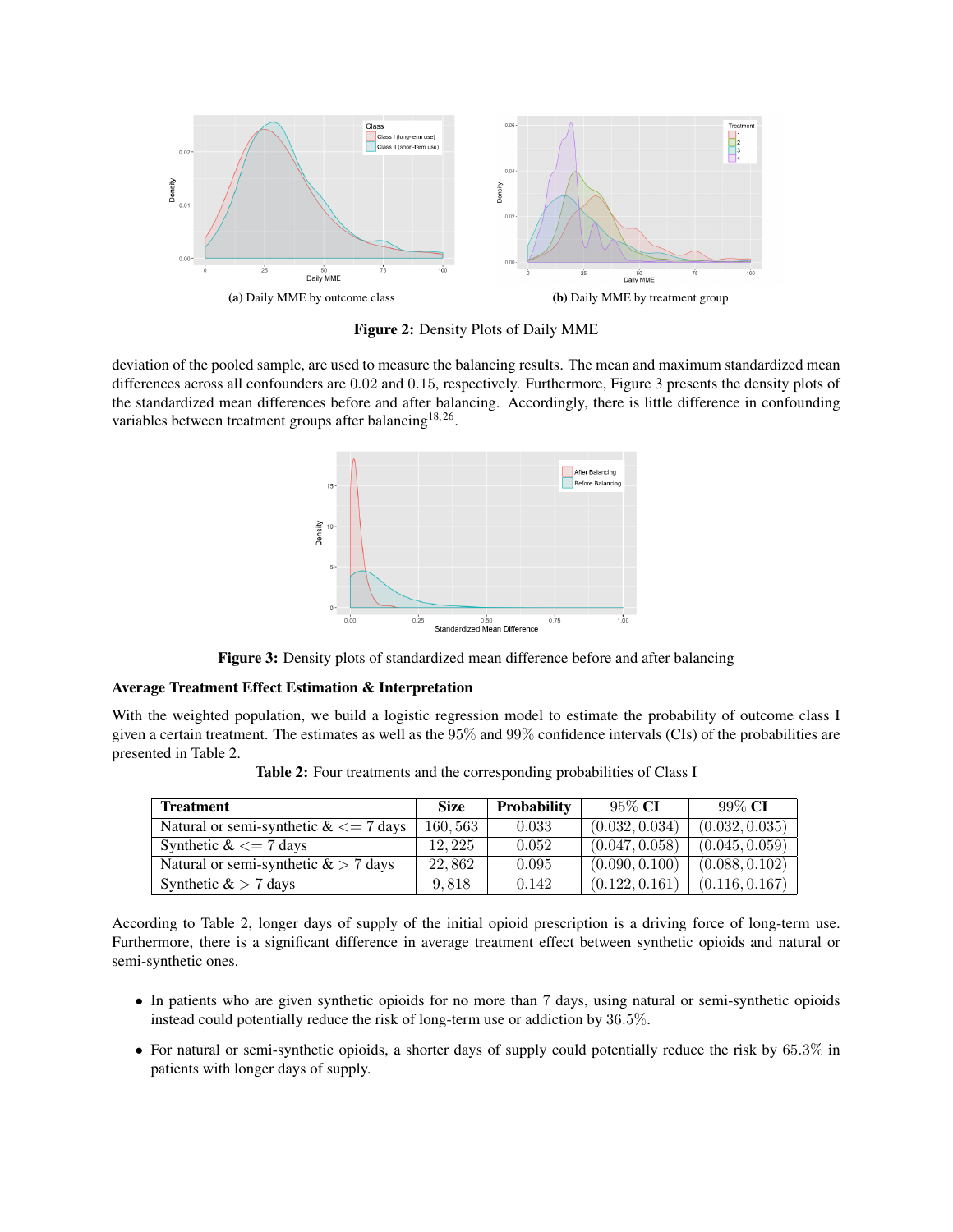With the weighted population, we also build a logistic regression model with confounding variables included and the corresponding average treatment effects are consistent with the estimates shown in Table 2.

## Conclusions & Future Work

In this research, we studied the causal relationships between characteristics of the initial opioid prescription and the outcomes of long-term use and seeking addiction treatment using health insurance claims data. The analytical results indicate that longer days of supply and/or synthetic opioids are more likely to lead to unfavorable outcomes in a commercially insured population. This work focused on the initial opioid prescription and the associated diagnoses and procedures, while other medical events that occurred afterwards might also contribute to the outcomes and will be considered as post-treatment confounders in our future work. Moreover, we will investigate later opioid prescriptions in addition to the initial ones and their relationships to the outcomes. One limitation of propensity score methods is that they can only adjust for observed confounding covariates. Thus, more sophisticated methods, such as latent variable models, will be explored to reduce the bias of such unobserved confounders. Ultimately, the findings of this research could provide knowledge to the public and could be used to help physicians in opioid prescribing decisions.

#### Acknowledgement

The authors would like to thank our colleagues Aliza Heching, Adam Perer and Jing Sha at IBM Research, and Yajuan Wang and Mustafa Karakus at IBM Watson Health for valuable discussion, feedback and support. This work was conducted under the auspices of the IBM Science for Social Good initiative.

#### References

- 1. Centers for Disease Control and Prevention. Drug overdose deaths in the United States continue to increase in 2015. [Online]. Available from: https://www.cdc.gov/drugoverdose/epidemic/index.html. [Accessed July 28, 2017].
- 2. Centers for Disease Control and Prevention. Drug overdose. [Online]. Available from: https://www.cdc.gov/drugoverdose/index.html. [Accessed July 28, 2017].
- 3. Harold A Pollack. So prescription opioid disorders are a \$78.5 billion problem. *Medical care*, 54(10):899, 2016.
- 4. Daniel Cook. Post-op opioids overprescribed at Mayo Clinic. [Online]. Available from: http://www.outpatientsurgery.net/newsletter/eweekly/2017/07/183. [Accessed July 28, 2017].
- 5. Rose A Rudd. Increases in drug and opioid-involved overdose deathsUnited States, 2010–2015. *MMWR. Morbidity and mortality weekly report*, 65(50-51), 2016.
- 6. Deborah Dowell, Tamara M Haegerich, and Roger Chou. CDC guideline for prescribing opioids for chronic pain United States, 2016. *JAMA*, 315(15):1624–1645, 2016.
- 7. Anuj Shah, Corey J Hayes, and Bradley C Martin. Characteristics of initial prescription episodes and likelihood of long-term opioid use-United States, 2006-2015. *MMWR. Morbidity and mortality weekly report*, 66(10):265, 2017.
- 8. Dennis C Turk, Kimberly S Swanson, and Robert J Gatchel. Predicting opioid misuse by chronic pain patients: a systematic review and literature synthesis. *The Clinical journal of pain*, 24(6):497–508, 2008.
- 9. Peer Exchange. Understanding predictors of opioid abuse: predictive model development and validation. *Am J Pharm*, 6(5):208–216, 2014.
- 10. Bryan N Cochran, Annesa Flentje, Nicholas C Heck, Jill Van Den Bos, Dan Perlman, Jorge Torres, Robert Valuck, and Jean Carter. Factors predicting development of opioid use disorders among individuals who receive an initial opioid prescription: mathematical modeling using a database of commercially-insured individuals. *Drug and alcohol dependence*, 138:202–208, 2014.